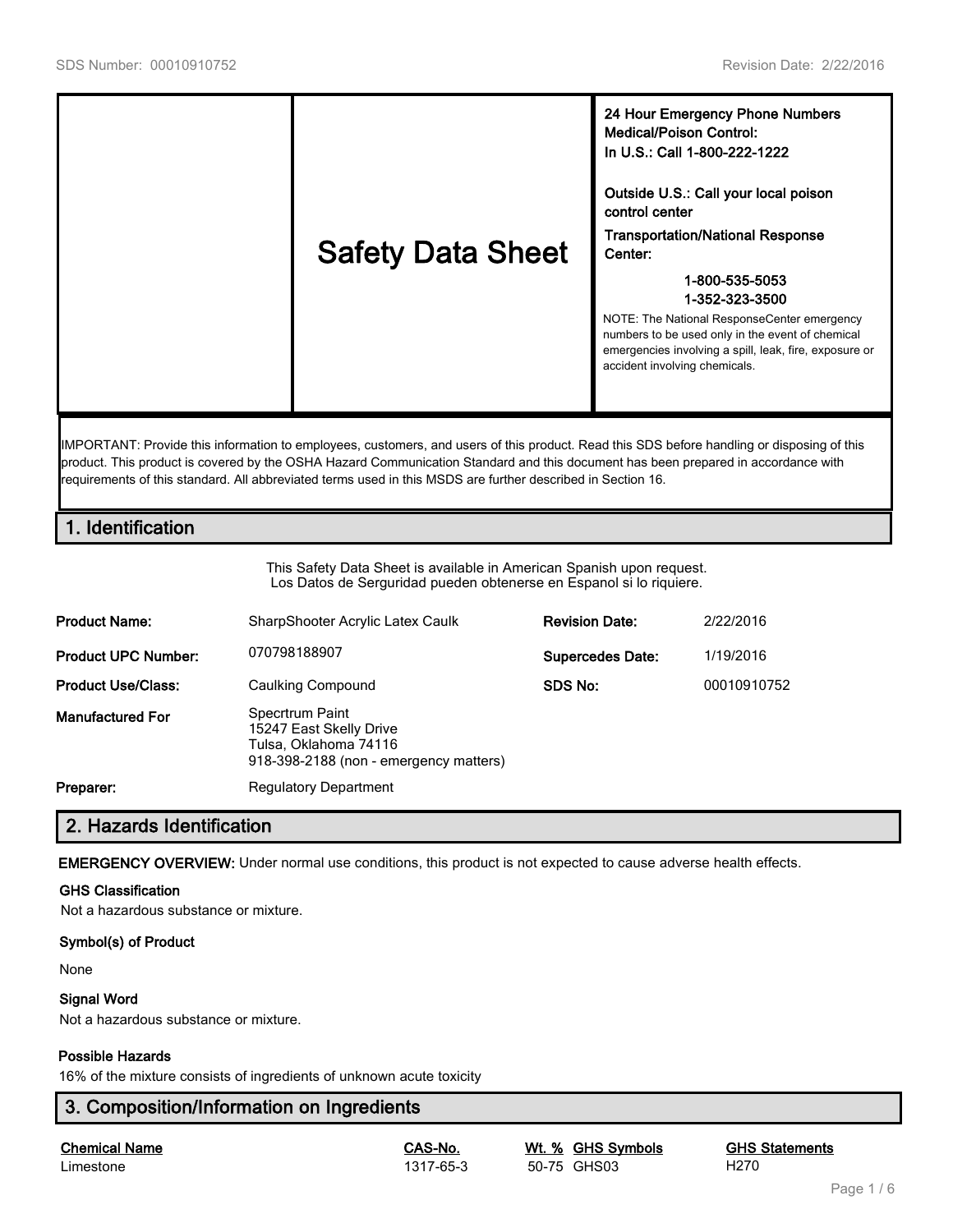| Petroleum distillates        | 64741-88-4 | 1.0-2.5 GHS03-GHS06    | H <sub>270-331</sub> |
|------------------------------|------------|------------------------|----------------------|
| Texanol                      | 25265-77-4 | $1.0 - 2.5$ GHS03      | H270                 |
| Diethylene glycol dibenzoate | 120-55-8   | 1.0-2.5 GHS03-GHS07    | H <sub>270-312</sub> |
| Stoddard solvent             | 8052-41-3  | 1.0-2.5 GHS03-GHS08    | H <sub>270-304</sub> |
| Titanium dioxide             | 13463-67-7 | 0.1-1.0 No Information | No Information       |
| Quartz                       | 14808-60-7 | 0.1-1.0 GHS03-GHS07    | H <sub>270-302</sub> |

The text for GHS Hazard Statements shown above (if any) is given in the "Other information" Section.

# **4. First-aid Measures**

**FIRST AID - INHALATION:** Material is not likely to present an inhalation hazard at ambient conditions. If you experience difficulty in breathing, leave the area to obtain fresh air. If continued difficulty is experienced, get medical attention immediately.

**FIRST AID - SKIN CONTACT:** No health hazards are known to exist. In case of contact, wash skin immediately with soap and water.

**FIRST AID - EYE CONTACT:** In case of contact, immediately flush eyes with large quantities of water for at least 15 minutes until irritation subsides. Get medical attention immediately.

**FIRST AID - INGESTION:** If swallowed, DO NOT INDUCE VOMITING. Get medical attention immediately.

## **5. Fire-fighting Measures**

#### **UNUSUAL FIRE AND EXPLOSION HAZARDS:** No Information

**SPECIAL FIREFIGHTING PROCEDURES:** Wear self-contained breathing apparatus pressure-demand (NIOSH approved or equivalent) and full protective gear. Use water spray to cool exposed surfaces.

**EXTINGUISHING MEDIA:** Carbon Dioxide, Dry Chemical, Foam, Water Fog

## **6. Accidental Release Measures**

### **ENVIRONMENTAL MEASURES:** No Information

**STEPS TO BE TAKEN IF MATERIAL IS RELEASED OR SPILLED:** Contain spilled material and remove with inert absorbent. Dispose of contaminated absorbent, container and unused contents in accordance with local, state and federal regulations. Scrape up dried material and place into containers. Use personal protective equipment as necessary. In case of spillage, absorb with inert material and dispose of in accordance with applicable regulations.

# **7. Handling and Storage**

**HANDLING:** KEEP OUT OF REACH OF CHILDREN!DO NOT TAKE INTERNALLY. Use only with adequate ventilation. Ensure fresh air entry during application and drying. Wash thoroughly after handling.

**STORAGE:** Avoid excessive heat and freezing. Do not store at temperatures above 120 degrees F. Store away from caustics and oxidizers.

# **8. Exposure Controls/Personal Protection**

# **Ingredients with Occupational Exposure Limits**

| <b>Chemical Name</b>         | <b>ACGIH TLV-TWA</b> | <b>ACGIH-TLV STEL</b> | <b>OSHA PEL-TWA</b>                                                      | <b>OSHA PEL-CEILING</b> |
|------------------------------|----------------------|-----------------------|--------------------------------------------------------------------------|-------------------------|
| Limestone                    | N.E.                 | N.E.                  | 15 mg/m3 TWA<br>total dust, 5 mg/m3<br><b>TWA</b> respirable<br>fraction | <b>N.E.</b>             |
| Petroleum distillates        | N.E.                 | N.E.                  | N.E.                                                                     | N.E.                    |
| Texanol                      | N.E.                 | N.E.                  | N.E.                                                                     | N.E.                    |
| Diethylene glycol dibenzoate | N.E.                 | N.E.                  | N.E.                                                                     | N.E.                    |
| Stoddard solvent             | 100 ppm TWA          | N.E.                  | 500 ppm TWA,<br>2900 mg/m3 TWA                                           | N.E.                    |
| Titanium dioxide             | 10 mg/m3 TWA         | N.E.                  | 15 mg/m3 TWA<br>total dust                                               | N.E.                    |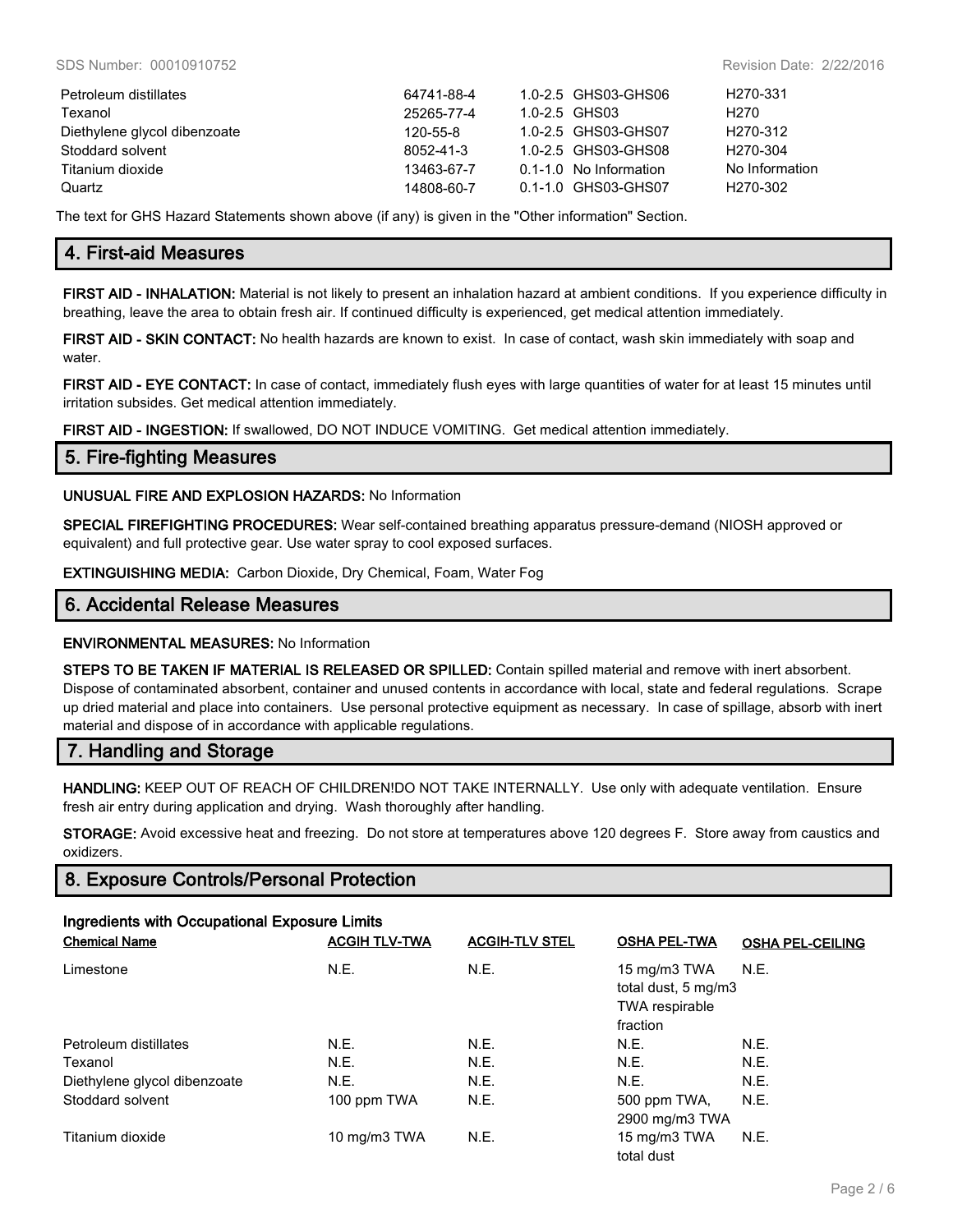Quartz 0.025 mg/m3 TWA respirable fraction N.E. N.E. N.E.

**Further Advice: MEL = Maximum Exposure Limit OES = Occupational Exposure Standard SUP = Supplier's Recommendation Sk = Skin Sensitizer N.E. = Not Established**

### **Personal Protection**



**RESPIRATORY PROTECTION:** No personal respiratory protective equipment normally required. National Institute for Occupational Safety and Health (NIOSH) has recommended that the permissible exposure limit be changed to 50 micrograms respirable free silica per cubic meter of air (0.05 mg/m3) as determined by a full shift sample up to 10-hour work shift.



**SKIN PROTECTION: Rubber gloves.** 



**EYE PROTECTION:** Goggles or safety glasses with side shields.



**OTHER PROTECTIVE EQUIPMENT:** Not required under normal use.



**HYGIENIC PRACTICES:** Wash hands before breaks and at the end of workday. Remove and wash contaminated clothing before re-use.

# **9. Physical and Chemical Properties**

| Appearance:                    | White                       | <b>Physical State:</b>             | Paste                |
|--------------------------------|-----------------------------|------------------------------------|----------------------|
| Odor:                          | Not Established             | <b>Odor Threshold:</b>             | Not Established      |
| Density, g/cm3:                | $1.65 - 1.65$               | pH:                                | Between 7.0 and 12.0 |
| Freeze Point, °C:              | Not Established             | Viscosity (mPa.s):                 | Not Established      |
| <b>Solubility in Water:</b>    | No Information              | Partition Coeff., n-octanol/water: | Not Established      |
| Decomposition Temperature, °C: | Not Established             | <b>Explosive Limits, %:</b>        | $N.I. - N.I.$        |
| Boiling Range, °C:             | $N.I. - N.I.$               | Auto-Ignition Temperature, °C      | Not Established      |
| Minimum Flash Point, °C:       | 93.3                        | Vapor Pressure, mmHg:              | No Information       |
| <b>Evaporation Rate:</b>       | Slower Than n-Butyl Acetate | <b>Flash Method:</b>               | Pensky-Martens       |
|                                |                             |                                    | Closed Cup           |
| Vapor Density:                 | Heavier Than Air            | <b>Flammability:</b>               | Non-Flammable        |
| Combustibility:                | Does not support combustion |                                    |                      |

(See "Other information" Section for abbreviation legend) (If product is an aerosol, the flash point stated above is that of the propellant.)

# **10. Stability and Reactivity**

**STABILITY:** Stable under recommended storage conditions.

**CONDITIONS TO AVOID:** Excessive heat and freezing.

**INCOMPATIBILITY:** Incompatible with strong bases and oxidizing agents.

**HAZARDOUS DECOMPOSITION PRODUCTS:** Normal decomposition products, i.e., COx, NOx.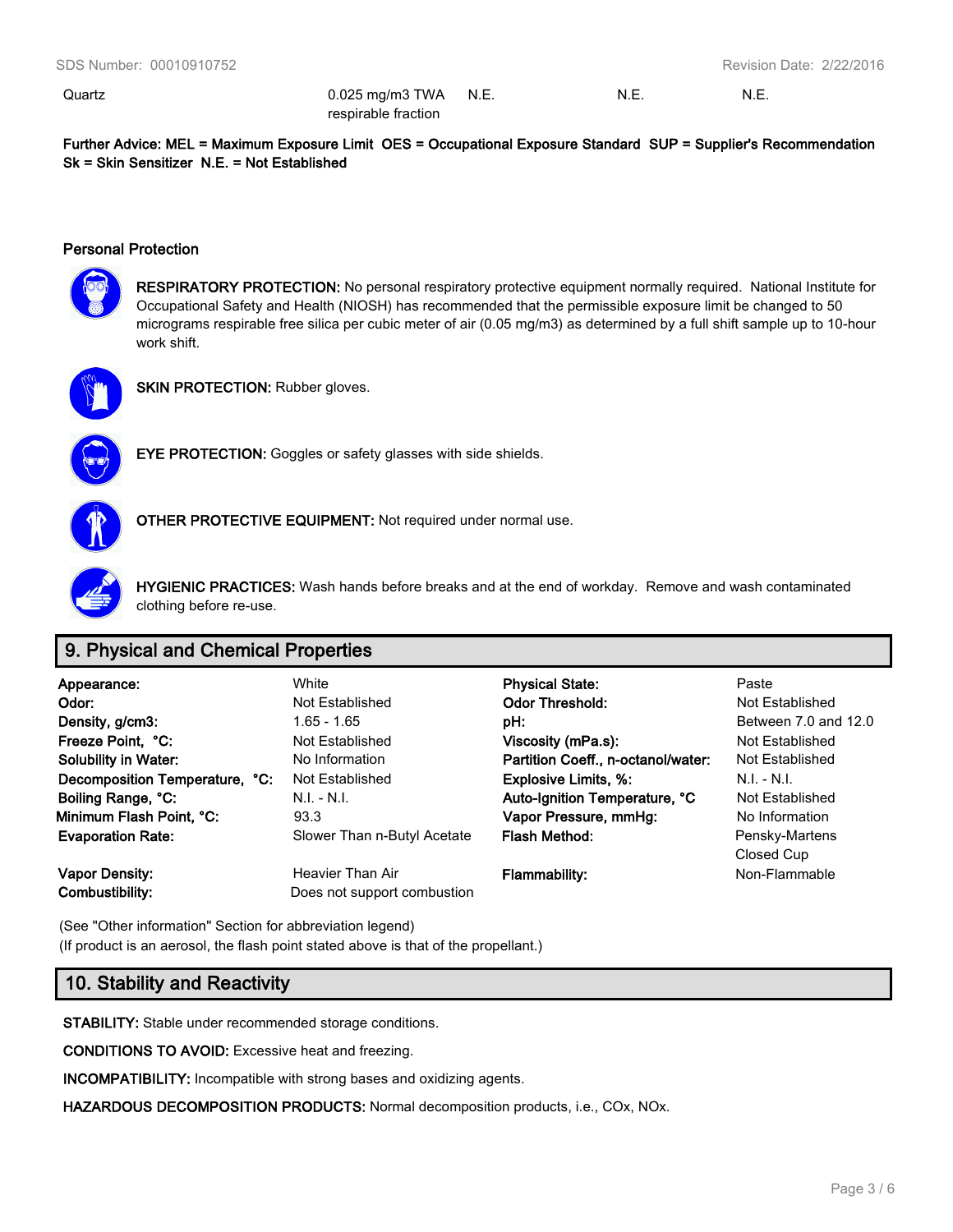## **11. Toxicological Information**

**EFFECT OF OVEREXPOSURE - INHALATION:** Under normal use conditions, this product is not expected to cause adverse health effects. Inhalation of vapors in high concentration may cause mild irritation of respiratory system (nose, mouth, mucous membranes).

**EFFECT OF OVEREXPOSURE - SKIN CONTACT:** Under normal use conditions, this product is not expected to cause adverse health effects. Prolonged or repeated contact with skin may cause mild irritation.

**EFFECT OF OVEREXPOSURE - EYE CONTACT:** Under normal use conditions, this product is not expected to cause adverse health effects. Direct eye contact may cause irritation.

**EFFECT OF OVEREXPOSURE - INGESTION:** Under normal use conditions, this product is not expected to cause adverse health effects. Single dose oral toxicity is very low. Amounts ingested incidental to industrial handling are not likely to cause injury; however, ingestion of large amounts may cause injury.

#### **CARCINOGENICITY:** No Information

**EFFECT OF OVEREXPOSURE - CHRONIC HAZARDS:** Repeated or prolonged exposure may cause irritation of eyes and skin. The International Agency for Research on Cancer (IARC) has determined that crystalline silica in the form of quartz or cristobalite that is inhaled from occupational sources is carcinogenic to humans (Group 1- carcinogenic to humans). Refer to IARC Monograph 68, Silica, Some Silicates and Organic Fibres (published in June 1997) in conjunction with the use of these materials. The National Toxicology Program (NTP) classifies respirable crystalline silica as "known to be a human carcinogen". Refer to the 9th Report on Carcinogens (2000). The American Conference of Governmental Industrial Hygienists (ACGIH) classifies crystalline silica, quartz, as a suspected human carcinogen (Group A2). Breathing dust containing respirable crystalline silica may not cause noticeable injury or illness even though permanent lung damage may be occurring. Inhalation of dust may have the following serious chronic health effects: Excessive inhalation of respirable dust can cause pneumoconiosis, a respiratory disease, which can result in delayed, progressive, disabling and sometimes fatal lung injury. Symptoms include cough, shortness of breath, wheezing, non-specific chest illness and reduced pulmonary function. Smoking exacerbates this disease. Individuals with pneumoconiosis are predisposed to develop tuberculosis. There is some evidence that breathing respirable crystalline silica or the disease silicosis is associated with an increased incidence of significant disease endpoints such as scleroderma (an immune system disorder manifested by fibrosis of the lungs, skin and other internal organs) and kidney disease.

**PRIMARY ROUTE(S) OF ENTRY:** Inhalation, Skin Contact

#### **Acute Toxicity Values**

**The acute effects of this product have not been tested. Data on individual components are tabulated below**

| CAS-No.<br>1317-65-3 | <b>Chemical Name</b><br>Limestone | Oral LD50<br>6450 mg/kg Rat | Dermal LD50<br>>2000 mg/kg | <u>Vapor LC50</u><br>$>20$ mg/L |
|----------------------|-----------------------------------|-----------------------------|----------------------------|---------------------------------|
| 64741-88-4           | Petroleum distillates             | >5000 mg/kg Rat             | >2000 mg/kg Rabbit         | 2.18 mg/L Rat                   |
| 25265-77-4           | Texanol                           | 3200 mg/kg Rat              | >15200 mg/kg Rat           | N.I.                            |
| 120-55-8             | Diethylene glycol dibenzoate      | 2830 mg/kg Rat              | 2000 mg/kg Rabbit          | $>200$ mg/L Rat                 |
| 8052-41-3            | Stoddard solvent                  | >7000 mg/kg Rat             | >2000 mg/kg Rabbit         | 21 mg/L Rat                     |
| 13463-67-7           | Titanium dioxide                  | >10000 mg/kg Rat            | >5000 mg/kg Rabbit         | $>20$ mg/L                      |
| 14808-60-7           | Quartz                            | 500 mg/kg Rat               | >2000 mg/kg                | $>20$ mg/L                      |

N.I. = No Information

# **12. Ecological Information**

**ECOLOGICAL INFORMATION:** Ecological injuries are not known or expected under normal use.

### **13. Disposal Information**

**DISPOSAL INFORMATION:** This product does not meet the definition of a hazardous waste according to U.S. EPA Hazardous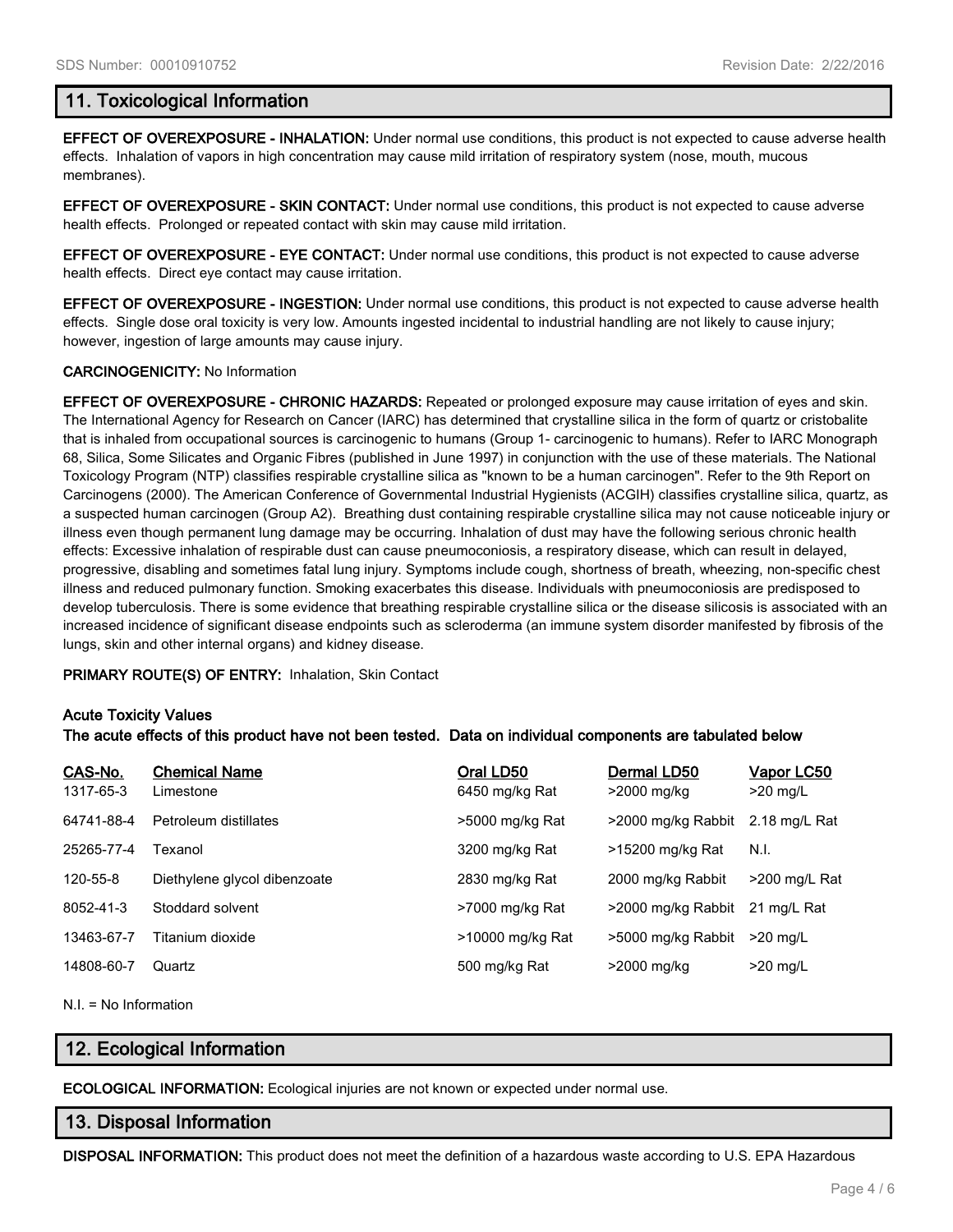Waste Management Regulation, 40 CFR Section 261. Dispose as hazardous waste according to all local, state, federal and provincial regulations. State and Local regulations/restrictions are complex and may differ from Federal regulations. Responsibility for proper waste disposal is with the owner of the waste.

# **14. Transport Information**

#### **SPECIAL TRANSPORT PRECAUTIONS:** No Information

| DOT UN/NA Number:                | N.A.          |
|----------------------------------|---------------|
| <b>DOT Proper Shipping Name:</b> | Not Regulated |
| <b>DOT Technical Name:</b>       | N.A.          |
| <b>DOT Hazard Class:</b>         | N.A.          |
| <b>Hazard SubClass:</b>          | N.A.          |
| <b>Packing Group:</b>            | N.A.          |

## **15. Regulatory Information**

# **U.S. Federal Regulations:**

#### **CERCLA - SARA Hazard Category**

This product has been reviewed according to the EPA 'Hazard Categories' promulgated under Sections 311 and 312 of the Superfund Amendment and Reauthorization Act of 1986 (SARA Title III) and is considered, under applicable definitions, to meet the following categories:

Acute Health Hazard, Chronic Health Hazard

#### **SARA SECTION 313:**

This product contains the following substances subject to the reporting requirements of Section 313 of Title III of the Superfund Amendment and Reauthorization Act of 1986 and 40 CFR part 372:

No Sara 313 components exist in this product.

#### **TOXIC SUBSTANCES CONTROL ACT:**

All ingredients in this product are either on TSCA inventory list, or otherwise exempt. This product contains the following chemical substances subject to the reporting requirements of TSCA 12(B) if exported from the United States:

No TSCA 12(b) components exist in this product.

### **CALIFORNIA PROPOSITION 65 CARCINOGENS AND REPORODUCTIVE TOXINS**

**CALIFORNIA PROPOSITION 65:** WARNING: This product contains chemicals known to the State of California to cause cancer, birth defects or other reproductive harm.

# **International Regulations: As follows -**

#### **CANADIAN WHMIS:**

This SDS has been prepared in compliance with Controlled Product Regulations except for the use of the 16 headings.

**WHMIS Class** Consumer Commodity